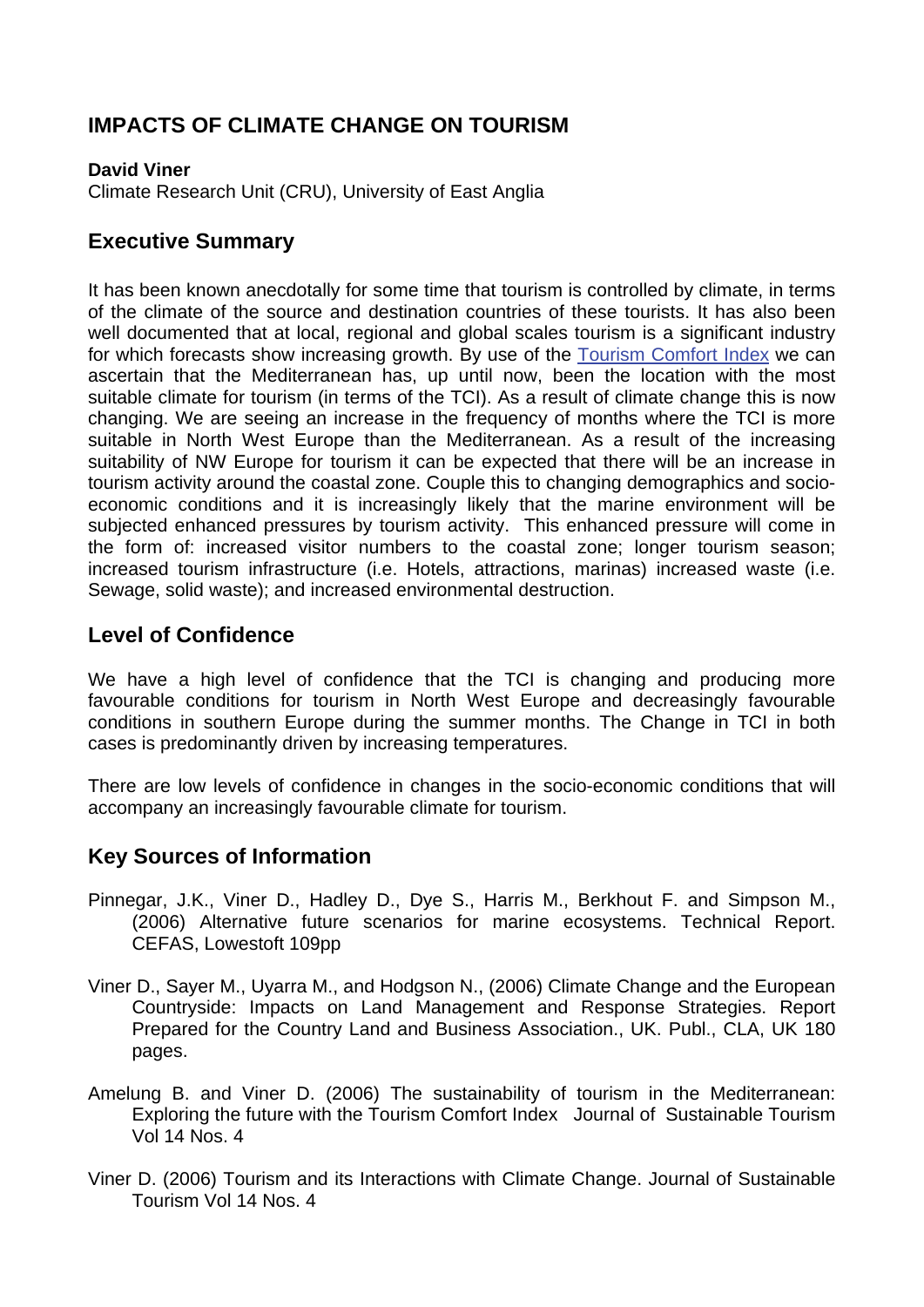- Viner D. and Nicholls S. (2006) Climate Change and its Implications for International Tourism. In Tourism Management Dynamics, Elsevier.
- Lise, W. and Tol, R. S. J. (2002) Impact of Climate on Tourist Demand. Climatic Change 55(4), 429-449.
- Maddison, D. (2001) In Search of Warmer Climates? The Impact of Climate Change on Flows of British Tourists. Climatic Change 49(1/2), 193-208.
- Hamilton, J. M. (2003) Climate and the Destination Choice of German Tourists. Working Paper FNU-15 (revised), Research Unit Sustainability and Global Change, Centre for Marine and Climate Research, University of Hamburg.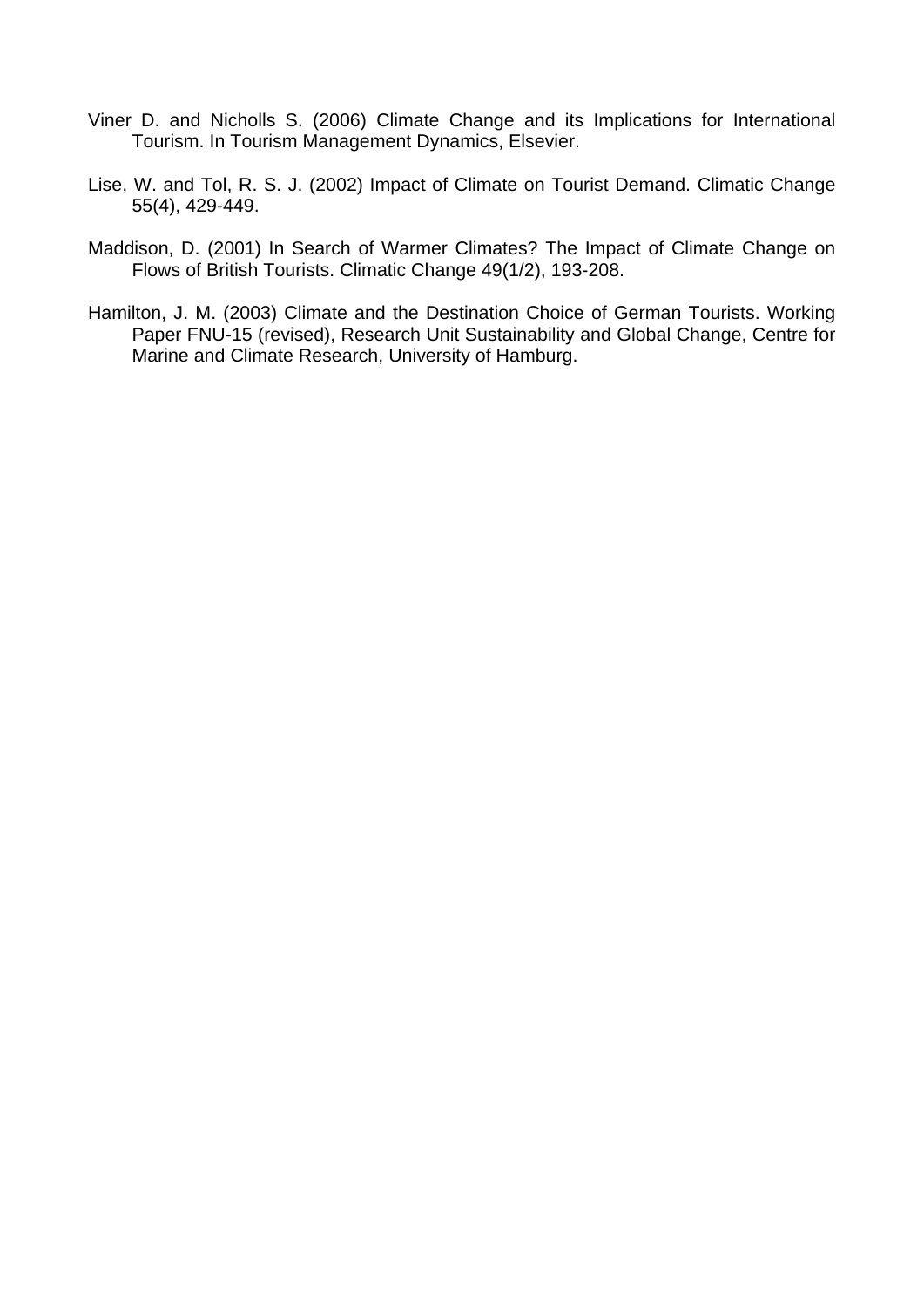## **Supporting Evidence**

It has been known anecdotally for some time that tourism is controlled by climate, in terms of the climate of the source and destination countries of these tourists. It has also been well documented that at local, regional and global scales tourism is a significant industry for which forecasts show increasing growth. A large share of international tourism is determined by climate factors, such as temperature and sunshine, which often exhibit considerable seasonal variability. The 'triple-S' of sun, sea, and sand is widely viewed as an important success factor of destinations. This can be seen repeatedly in tourism brochures and other PR material. The proof for this central position of climate, however, is not merely anecdotal. Statistical analyses by Maddison (2001), Lise and Tol (2002), and Hamilton (2003), and a simulation study by Hamilton *et al.,* (2003) show the relevance of climatic factors as determinants of tourist demand.

The climate and environment of a resort has been regarded (at least by the traditional tourism research community) as fixed. Increasingly there is evidence to suggest that climate change will start to impact upon the suitability of tourist destinations, either through the direct impacts of climate change or by altering the perception of tourists (Lise and Tol, 2002, Amelung and Viner 2006).

Agnew and Viner (2001) explored the impacts of climate change on a range of different destinations; this was the first definitive attempt to examine the multi-sectoral and global changes in tourism flows as a result of climate change. Viner and Amelung (2003) report on the wider issues that surround the interactions of climate change with tourism and the environment. Mather et al. (2005) take this approach further and examine the policy responses required to address the impacts of climate change on tourism, and tourism on the climate system.

The predominant destination for UK tourists (and others from Northern Europe) is the Mediterranean. The majority of tourist resorts are located on the coastal fringes of this region, which are particularly vulnerable to climate change, through sea-level rise and changing temperatures. The systematic study of the effects of climate change on tourism patterns has started only recently, although a collection of more-or-less isolated studies existed beforehand. The effects of climate change on the Mediterranean area are among the most studied. Perry (2000) addressed the implications for the Mediterranean region; this concludes that increases in summer temperatures may produce an unsuitable climate, a situation aggravated by an increased risk of droughts.

By using a Tourism Comfort Index (TCI) as described by Amelung and Viner (2006) we are starting to see a decline in the suitability of the Mediterranean for tourism during the productive summer season while in parallel the suitability for tourism of the source countries in northern Europe improves. The use of the TCI may be subject to argument, but it does, however, provide a unique indicator for the assessment of climate change impacts on tourism at a regional scale. The European heatwave of 2003 provided for the first time an indication of a climate event that can be attributable to climate change (Schar, 2004); there does need to be, however, a quantitative assessment to support anecdotal evidence that the tourism industry across Europe was impacted. Jenkins *et al*., (In Press)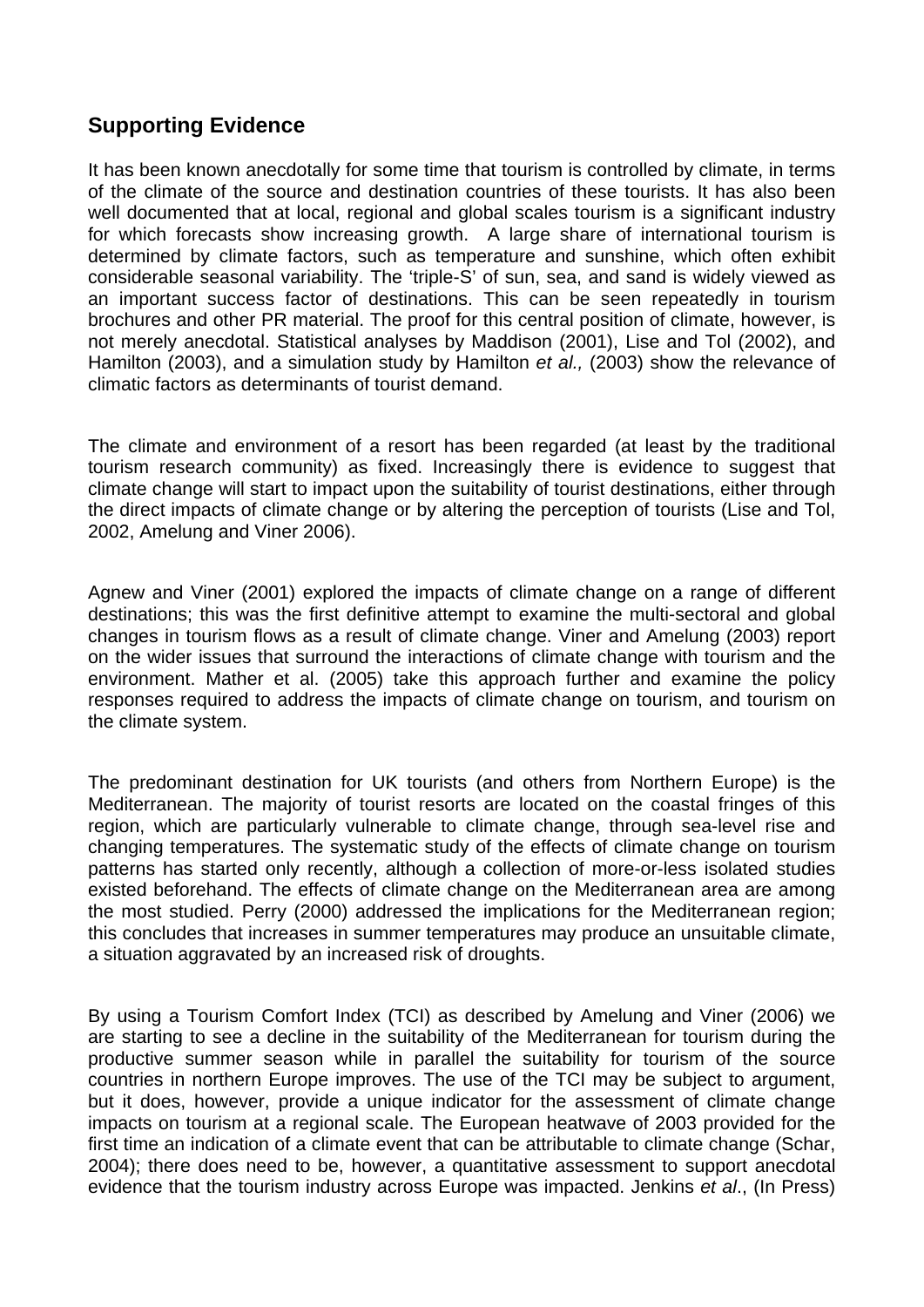showed that over 60% of tourism businesses in Torbay have already been affected by climatic events, for instance, changing seasonality.

It is likely that the simultaneous changes in demand and supply will open up new possibilities for tourism development in some areas and close down options in others. Prognoses for the shoulder seasons of spring and autumn are more favourable, however, indicating a potential shift from the summer season towards the shoulder season. Such a shift would have profound economic, social and ecological impacts. For example, an estimated 100 million tourists visit the Mediterranean region on an annual basis, spending close to 100 billion dollars (Viner and Nicholls, 2006), employing millions of people, and using a lot of water and energy.

The broad impacts of the decline in suitability of the Mediterranean during the 21st Century and the increasing suitability of Northern European Zones for tourism, were summarised in Pinnegar *et al*., (2006) and Viner *et al*., (2006):

- Decline in the numbers of UK outbound tourists visiting the Mediterranean during the summer months;
- Increase in domestic tourism within the UK:
- Increase in overseas tourists visiting Britain during the summer months for coastal (sun, sea, sand) tourism;
- Increasing pressures on the coastal zones and waters of the UK.

Associated with the direct impacts of increased visitor numbers, there will also be a range of indirect impacts:

- Increased tourism infrastructure;
- Increase used of the coastal waters for recreation and tourism:
- Increased use of inland water resources and waste, which will add pressures on the marine environment;

Other key impacts associated with climate change might include:

- Coastal squeeze of beaches behind hard defences as sea level rises causing erosion and removing the beaches that tourists want to visit.
- Loss of infrastructure for tourism due to sea level rise or a high replacement/maintenance cost if storminess increases.
- Changing rainfall patterns (not very predictable as yet) that could lead to water supply issues (if it becomes very dry in summer).

In order to adapt, some of the tourism industry may need to refocus in the future.

Overall the potentially rapid expansion of tourism is likely to produce increasing pressures on the marine environment. The understanding of the quantitative nature of the interactions that exist between climate change, the marine environment and tourism is still in its early stages (Viner, 2006) and further research (some underway) is required.

**Please acknowledge this document as: Viner, D. (2006). Impacts of Climate Change on Tourism** *in*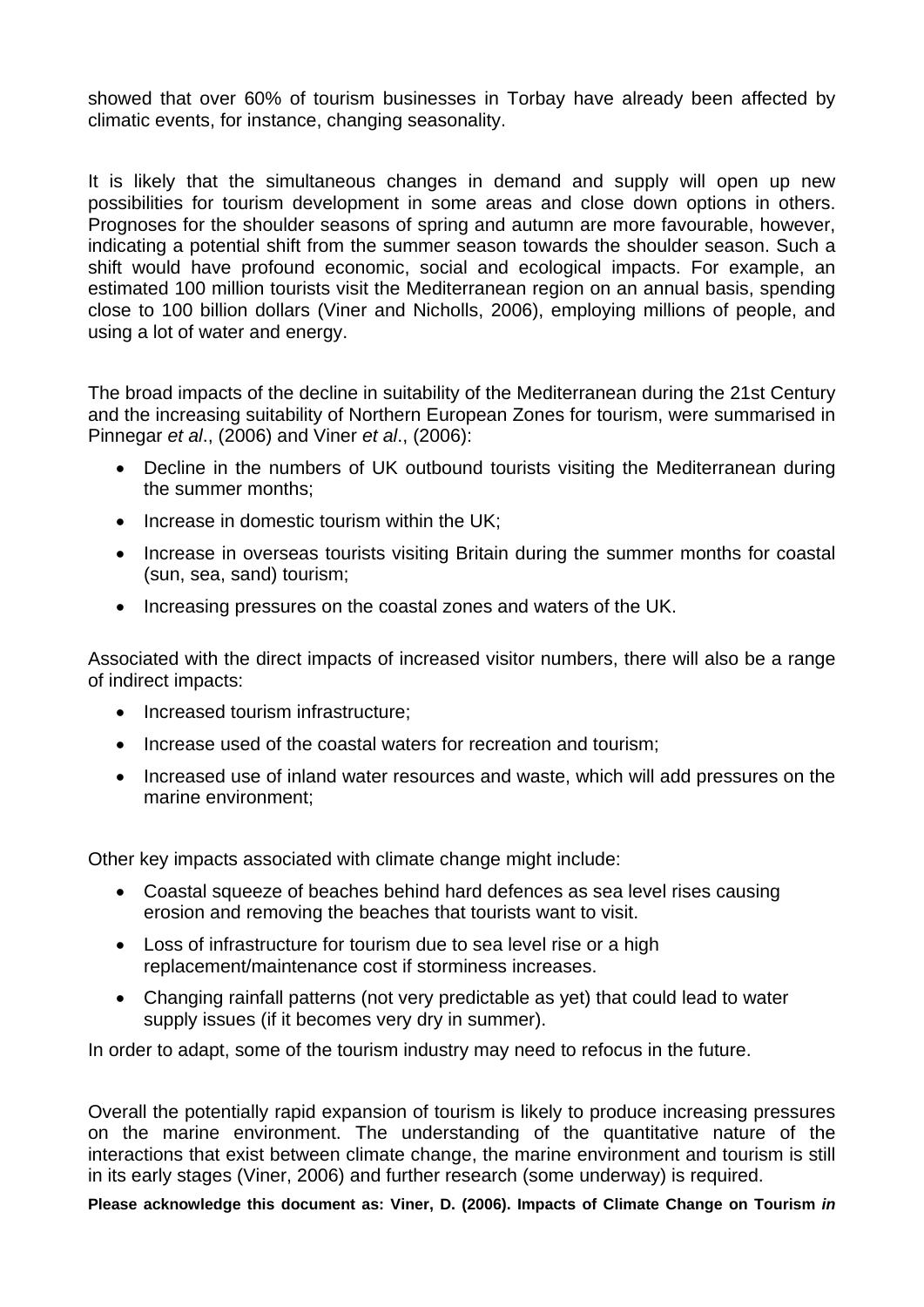**Marine Climate Change Impacts Annual Report Card 2006 (Eds. Buckley, P.J, Dye, S.R. and Baxter, J.M), Online Summary Reports, MCCIP, Lowestoft, [www.mccip.org.uk](http://www.mccip.org.uk/)**

#### **References and further reading**

- Amelung B. and Viner D. (2006) The sustainability of tourism in the Mediterranean: Exploring the future with the Tourism Comfort Index Journal of Sustainable Tourism Vol 14 Nos. 4
- Hamilton, J. M. (2003) Climate and the Destination Choice of German Tourists. Working Paper FNU-15 (revised), Research Unit Sustainability and Global Change, Centre for Marine and Climate Research, University of Hamburg.
- Jenkins K., Nicholls S. and Viner D. (2006) The Vulnerability of Tourism Businesses in Torbay, England, to Climate Change and Consequences for Future Adaptation Tourism Research International (In Press)
- Lise, W. and Tol, R. S. J. (2002) Impact of Climate on Tourist Demand. Climatic Change 55(4), 429-449.
- Maddison, D. (2001) In Search of Warmer Climates? The Impact of Climate Change on Flows of British Tourists. Climatic Change 49 (1/2), 193-208.
- Mather, S. and Viner, D. (2005) Climate and Policy Changes: Their Implications for International Tourism Flows. In: Tourism, Recreation and Climate Change, Eds Hall M. and Higham J. Publ. Channel View Publications 309pp.
- Perry, A.H. (2000). "Tourism and Recreation." in: Parry, ML (ed.) Assessment of Potential Effects and Adaptations for Climate Change in Europe: The Europe ACACIA Project, Jackson Environment Institute, University of East Anglia: Norwich, UK.
- Pinnegar, J.K., Viner D., Hadley D., Dye S., Harris M., Berkhout F. and Simpson M. (2006) Alternative future scenarios for marine ecosystems. Technical Report. CEFAS, Lowestoft 109pp
- Schar, C., Vidale, P.L., Lathl, D., Frei, C., Haberli, C., Liniger, M.A. and Appenzeller, C. (2004) The role of increasing temperature variability in European summer heatwaves. Nature 427, 332–6.
- Viner D. (2006) Tourism and its Interactions with Climate Change. Journal of Sustainable Tourism Vol 14 Nos. 4
- Viner D. and Nicholls S. (2006) Climate Change and its Implications for International Tourism. In Tourism Management Dynamics, Elsevier.
- Viner, D., Pinnegar, J.K. and Sheard, N. (2006) Alternative future scenarios for marine ecosystems. Summary report. Climatic Research Unit, University of East Anglia. 24pp.

Viner D. and Amelung B. (2003) Climate change, the Environment and Tourism: The